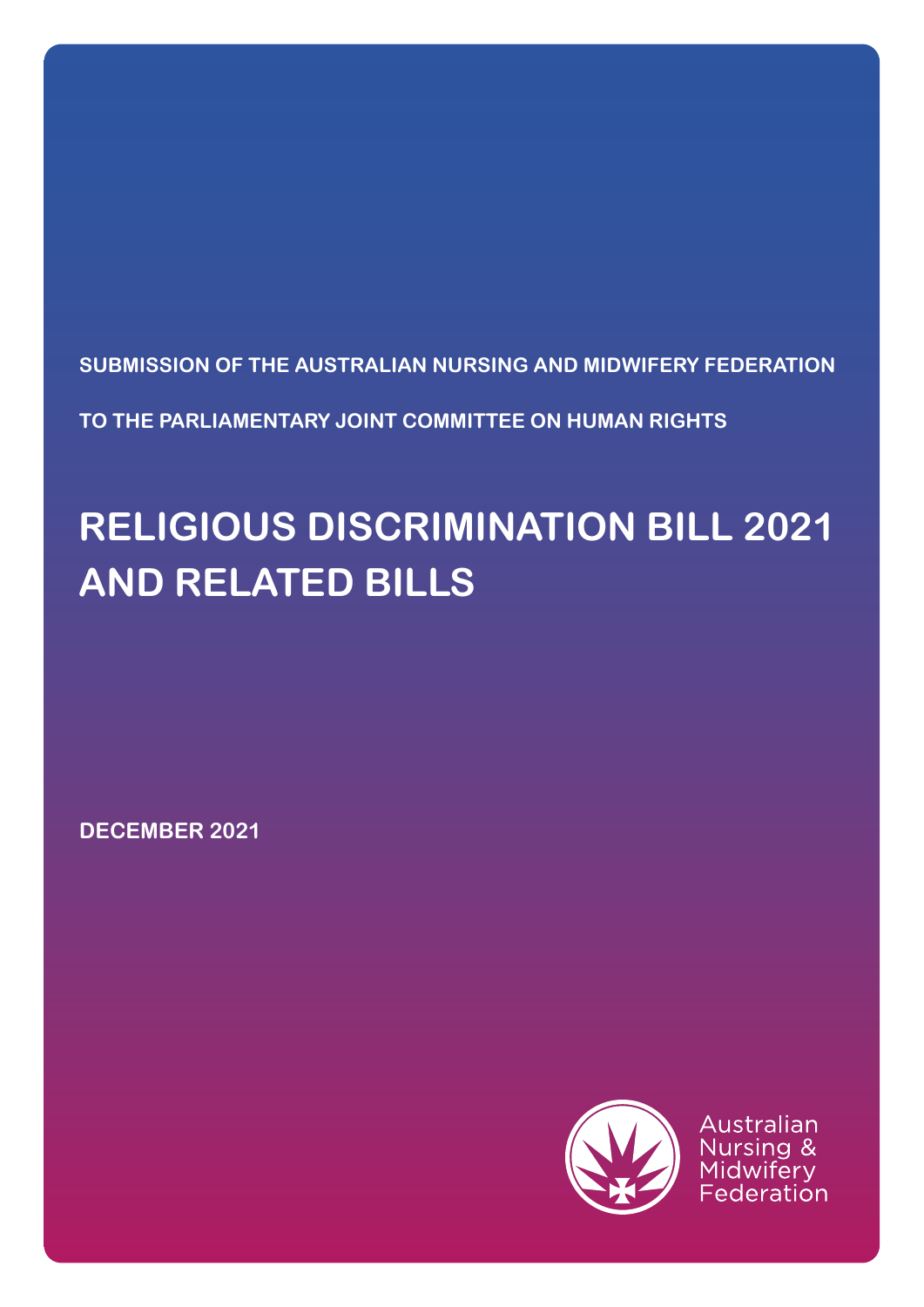

> Annie Butler Federal Secretary

Lori-anne Sharp Federal Assistant Secretary

Australian Nursing and Midwifery Federation Level 1, 365 Queen Street, Melbourne VIC 3000 E: anmffederal@anmf.org.au W: www.anmf.org.au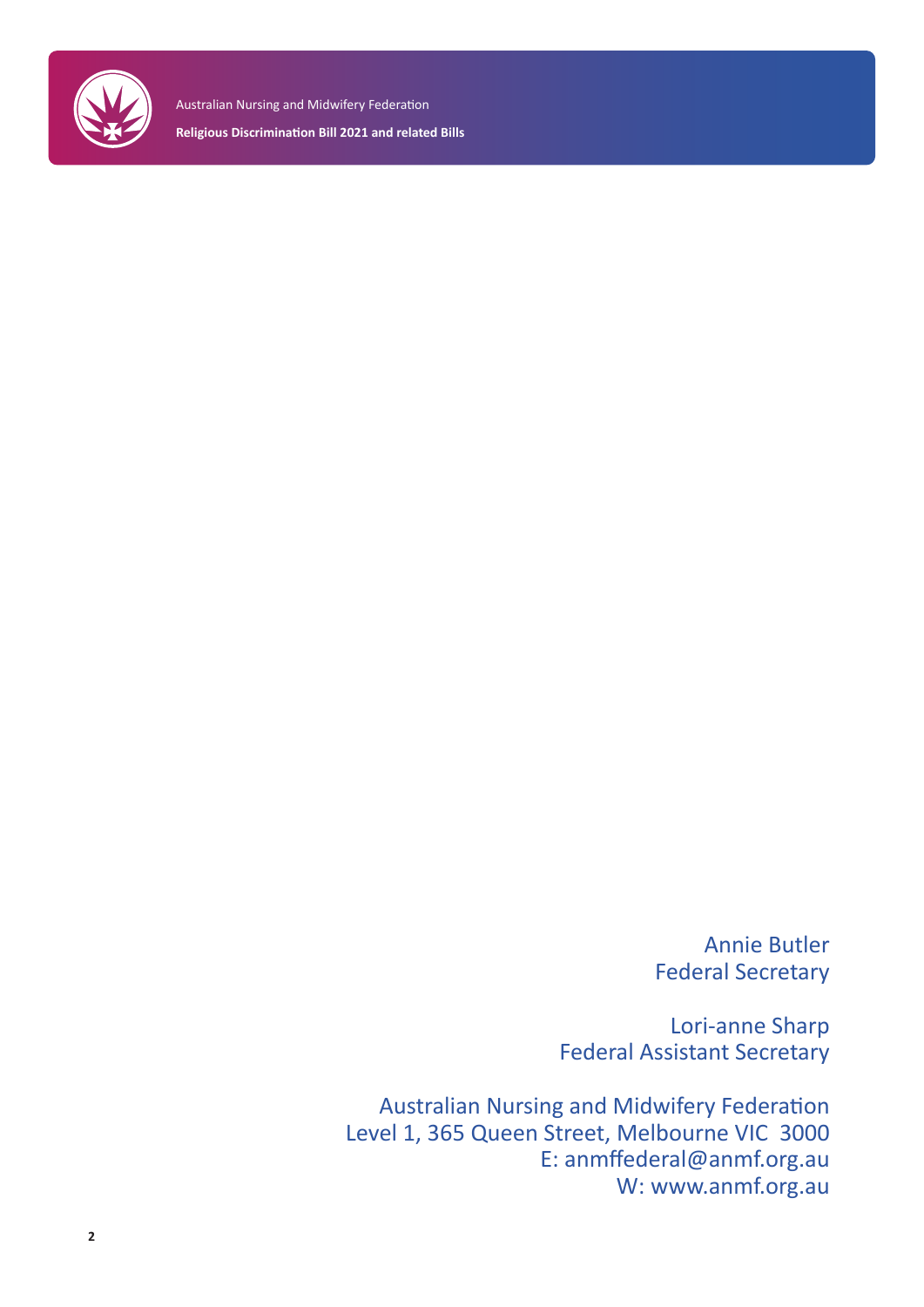

### Introduction

- 1. The Australian Nursing and Midwifery Federation (ANMF) is Australia's largest national union and professional nursing and midwifery organisation. In collaboration with the ANMF's eight state and territory branches, we represent the professional, industrial and political interests of more than 300,000 nurses, midwives and carers across the country.
- 2. Our members work in the public and private health, aged care and disability sectors across a wide variety of urban, rural and remote locations. We work with them to improve their ability to deliver safe and best practice care in each and every one of these settings, fulfil their professional goals and achieve a healthy work/life balance.
- 3. Our strong and growing membership and integrated role as both a trade union and professional organisation provides us with a complete understanding of all aspects of the nursing and midwifery professions and see us uniquely placed to defend and advance our professions.
- 4. Through our work with members, we aim to strengthen the contribution of nursing and midwifery to improving Australia's health and aged care systems, and the health of our national and global communities.
- 5. The ANMF thanks the Parliamentary Joint Committee on Human Rights for the opportunity to comment on the exposure draft of the Religious Discrimination Bills (the RD Bills) and in particular the Religious Discrimination Bill 2021 (RDB).
- 6. The ANMF asks the Committee to read our submission in conjunction with that of our peak body, the Australian Council of Trade Unions (ACTU).<sup>1</sup> The ANMF supports the submissions of the ACTU.
- 7. On 26 November 2021, the Attorney-General referred the following Bills to the Parliamentary Joint Committee on Human Rights for inquiry and report by 4 February 2022:
	- The Religious Discrimination Bill 2021
	- The Religious Discrimination (Consequential Amendments) Bill 2021
	- The Human Rights Legislation Amendment Bill 2021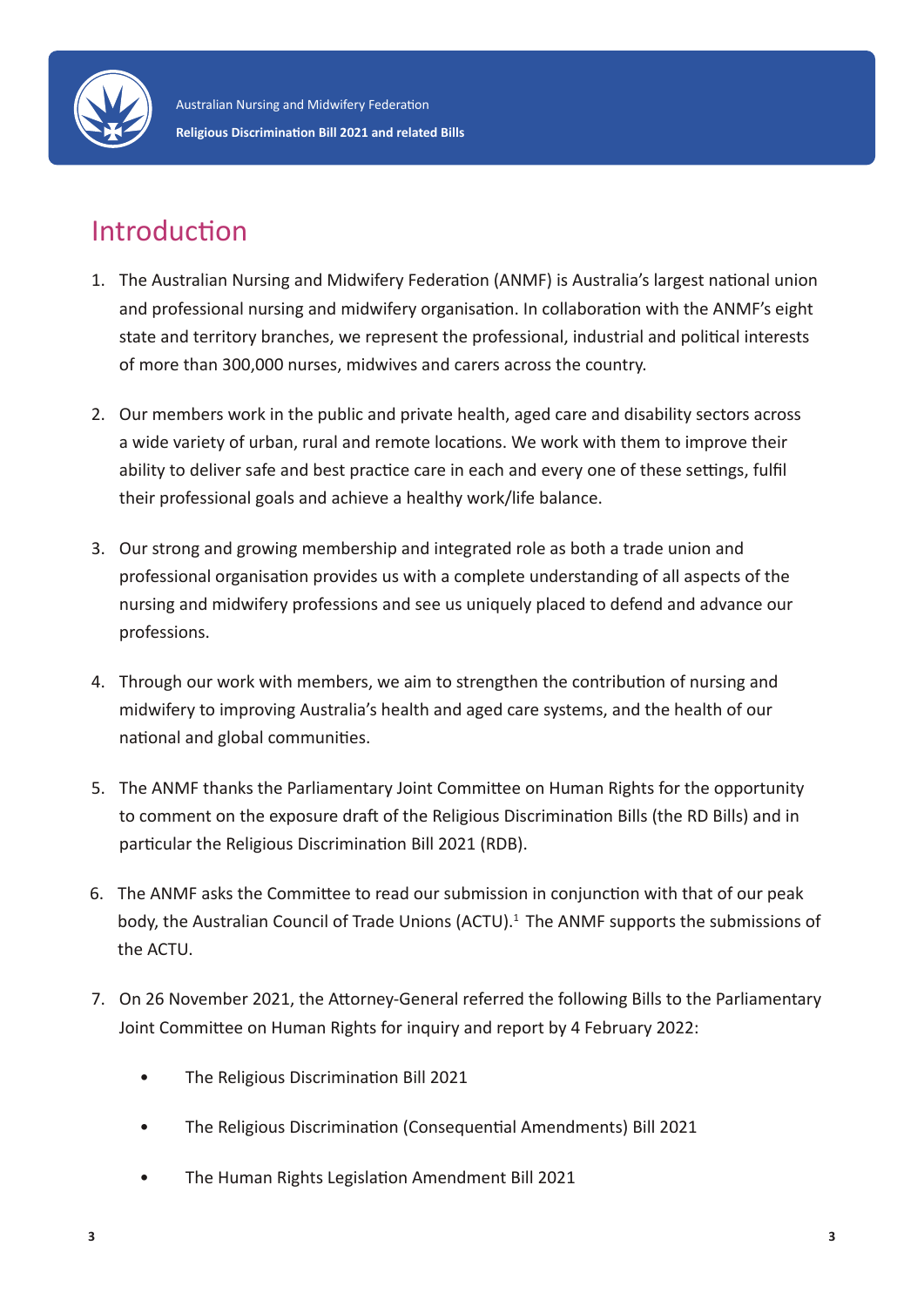

- 8. Submissions are due on 21 December 2021, with public hearings scheduled for 21 December 2021 and 13 and 14 January 2022. The ANMF takes this opportunity to express its deep concern about the timeline for this inquiry. It is apparent that this is a rushed process on behalf of the Government to push through controversial legislation in a manner intended to minimise the chance for making submissions and allowing attendance at inquiry hearings.
- 9. The previous Religious Freedom Bills have been rejected/withdrawn twice. The third iteration of the RD Bills remains deeply concerning and if passed will likely have serious negative implications for ANMF members in their employment in the health and aged care sectors. Our concern is also for workers in other sectors, particularly in education. The issue of equality of human rights is important for all workers and for people accessing services. The ANMF submission addresses the broader health implications of passing legislation that protects conduct that would otherwise be considered discriminatory.
- 10. The ANMF submits that the RDB should not be passed by the Parliament in its current form. We strongly recommend that all sections of the RDB that depart from the usual framework of anti-discrimination law be removed. To the extent that the RDB provides protection against unlawful discrimination on the grounds of religious belief or activity, the ANMF supports those parts of the Bill.

### Aged care and private hospitals being able to discriminate on religious grounds

- 11. Section 19 of the RDB sets out the grounds under which it is unlawful to discriminate against an employee on the ground of an employee's religious belief or practice. Section 9 of the RDB provides, however, that religious hospitals, aged care facilities and accommodation providers are protected from discrimination when:
	- conduct is engaged in by the body in good faith.
	- a person of the same religion as the body could reasonably consider the conduct to be in accordance with the doctrines, tenets, beliefs or teaching of that religion;
	- the conduct is engaged in to avoid injury to the religious susceptibilities of adherents of the same religion as the body (s 9(5)(c)); and
	- the conduct is in accordance with a publicly available policy.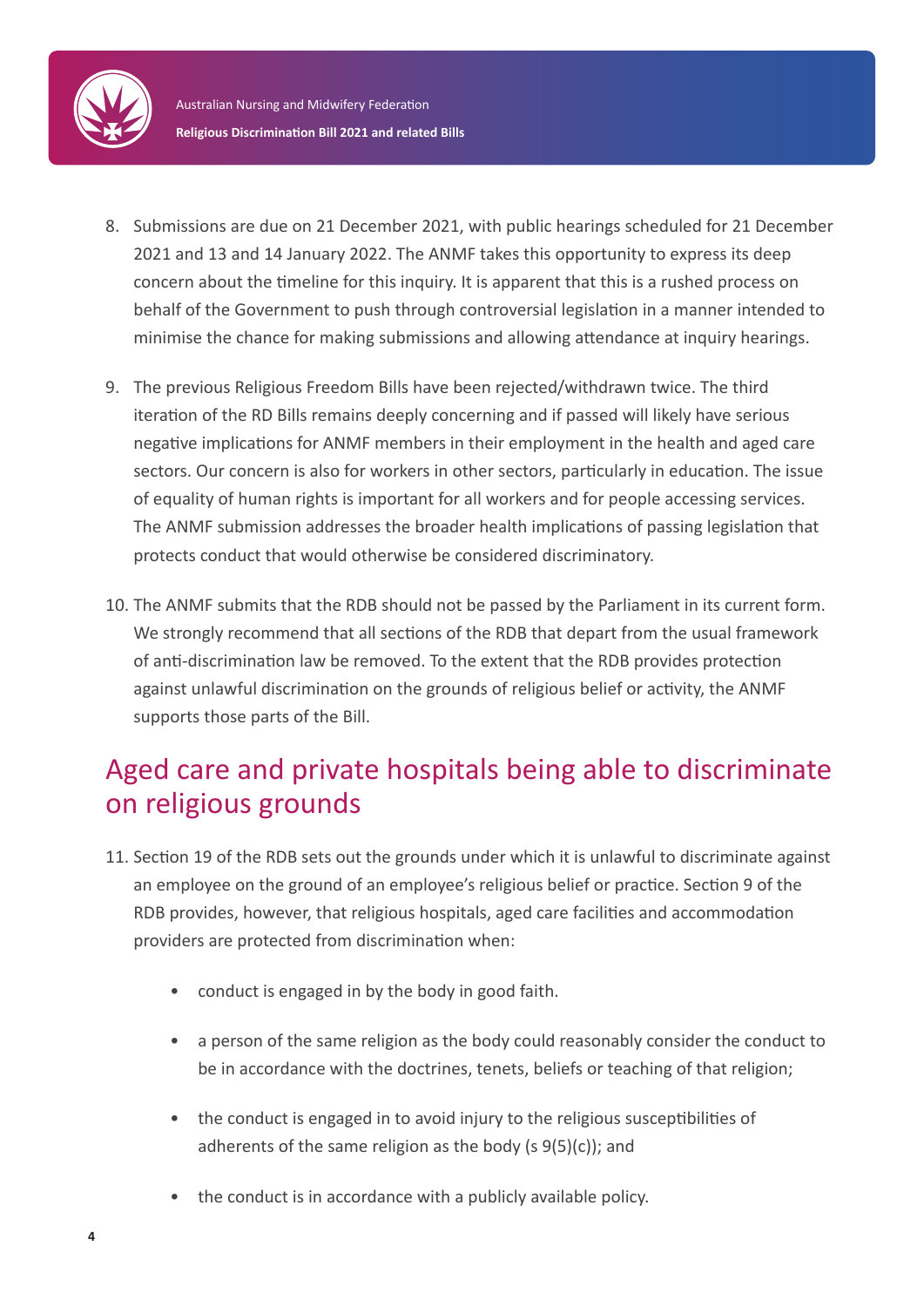

- 12. The provision also makes clear that conduct includes giving preference to persons of the same religion as the body, thus allowing preferential treatment for employees of the same faith.
- 13. Ironically, these provisions of the RDB will allow employers to blatantly discriminate on the grounds of a person's religion or lack of religion. For example, a faith based aged care facility would be able to justify refusing to hire or promote a worker of another faith on the grounds of their religious belief under this exemption in the RDB. With respect to the employment practices of aged care and private hospital facilities, these provisions are unprecedented.
- 14. At a time where there is unparalleled demand on both the health and aged care workforce, there is little reason to provide broader exemptions for faith based employment discrimination.
- 15. The ANMF shares the ACTU's concern that the protection of discriminatory employment practices may give further scope for employers to entrench insecure work, particularly in aged care. An aged care worker who is engaged at a faith based facility may become even more reluctant to raise employment or work related concerns or to act collectively, if they are concerned that their employer could adversely affect their employment on the basis that they do not share the same faith or religious beliefs.
- 16. The need for secure work and conditions in aged care to attract and retain appropriately skilled and qualified workers has never been greater.

### Discrimination in education settings

- 17. The ANMF shares the very serious concerns about the RDB's provision for educational institutions to engage in discriminatory conduct, even if that conduct would be contrary to State and Territory ant-discrimination laws.<sup>2</sup>
- 18. There are two areas of particular concern for the ANMF in relation to this. The first is that nurses are employed in schools and other educational institutions, so may be subject to discrimination in their employment in a similar manner to teachers. This would be highly inconsistent with the role of a health professional in an educational setting.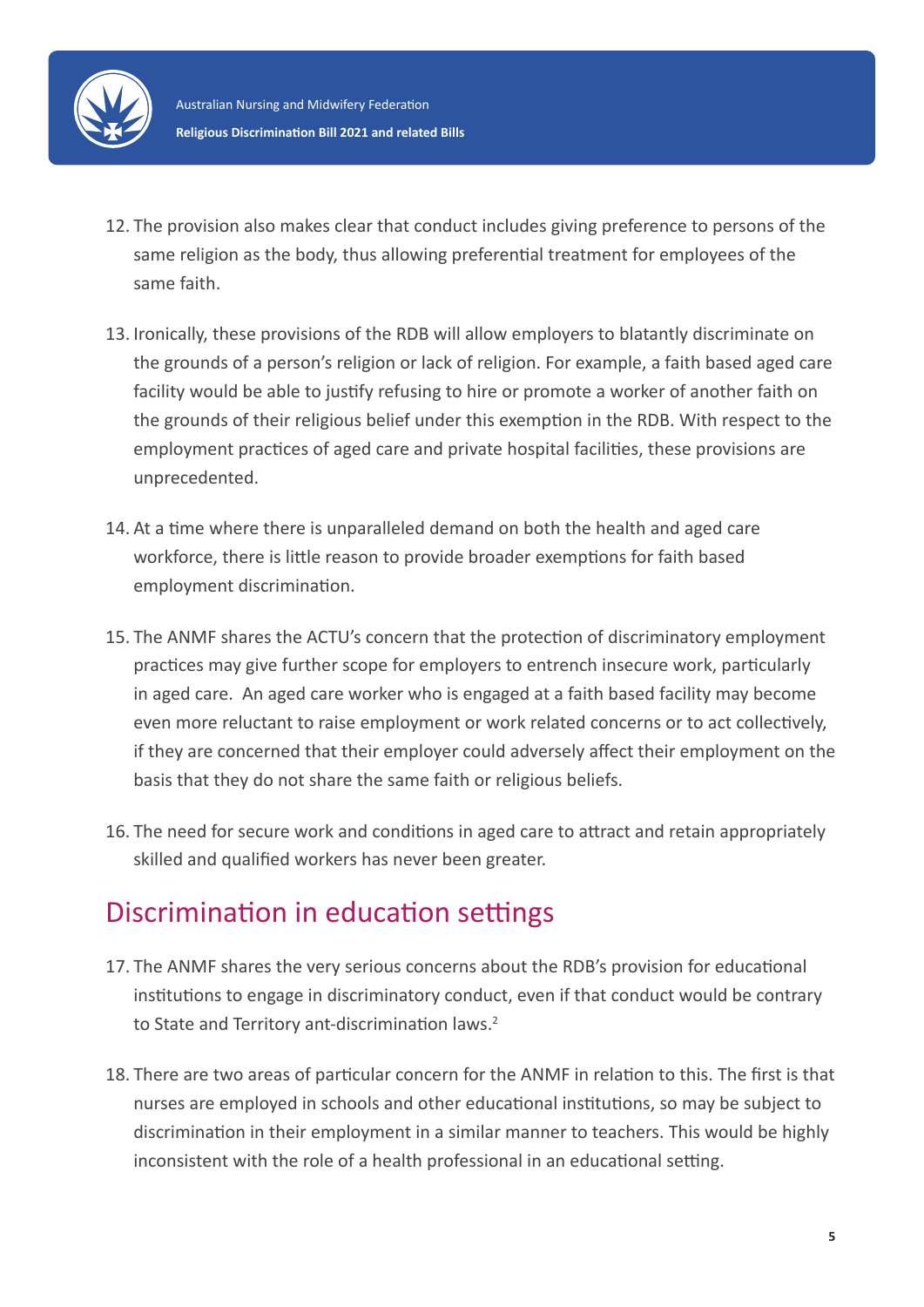

- 19. For example, if a nurse is engaged to provide health and wellbeing services to students in a religious school setting, those services must be offered on the basis of best health practice, rather than be influenced by religious beliefs. Young people should not experience prejudice or barriers to being able to discuss sexual health in a safe and confidential manner.
- 20. In addition, the RDB fails to protect students in a religious education setting, particularly LGBQTI students. In a school setting, the ability to speak confidentially and safely with a health professional such as a school nurse, is extremely important. The health risks associated with alienating gender and sexually diverse people from the health system are set out below. These risks are amplified in the case of young people, particularly those whose sexual or gender identity does not conform with that of their religious education setting. Access to a trusted health professional who will not judge or treat a student adversely is extremely important.

### Qualifying body conduct rules

- 21. The ANMF is particularly concerned about Part 3 of the RDB at section 15.
- 22. Section 15(1) provides that a qualifying body is prevented from imposing a condition, requirement or practice that restricts a person from making Statements of Belief outside of the course of practicing in the relevant profession, trade or occupation, unless the restriction is an essential requirement of the profession, trade or occupation.
- 23. Section 15(2) provides that a qualifying body discriminates against a person on the ground of the person's religious belief or activity if the qualifying body conduct rule has, or is likely to have, the effect of restricting or preventing a person from making a statement of belief other than in the course of the person practising a relevant profession trade or occupation.
- 24. The effect of section 15 is to place both registered practitioners and their regulatory bodies in an invidious position that fails to recognise the nature and purpose of professional registration. The definition of 'qualifying body' would appear to include both Australian Health Practitioner Regulation Agency **(Ahpra)** and all of the professional Boards that operate under the Health Practitioner National Law to administer the National Registration and Accreditation Scheme.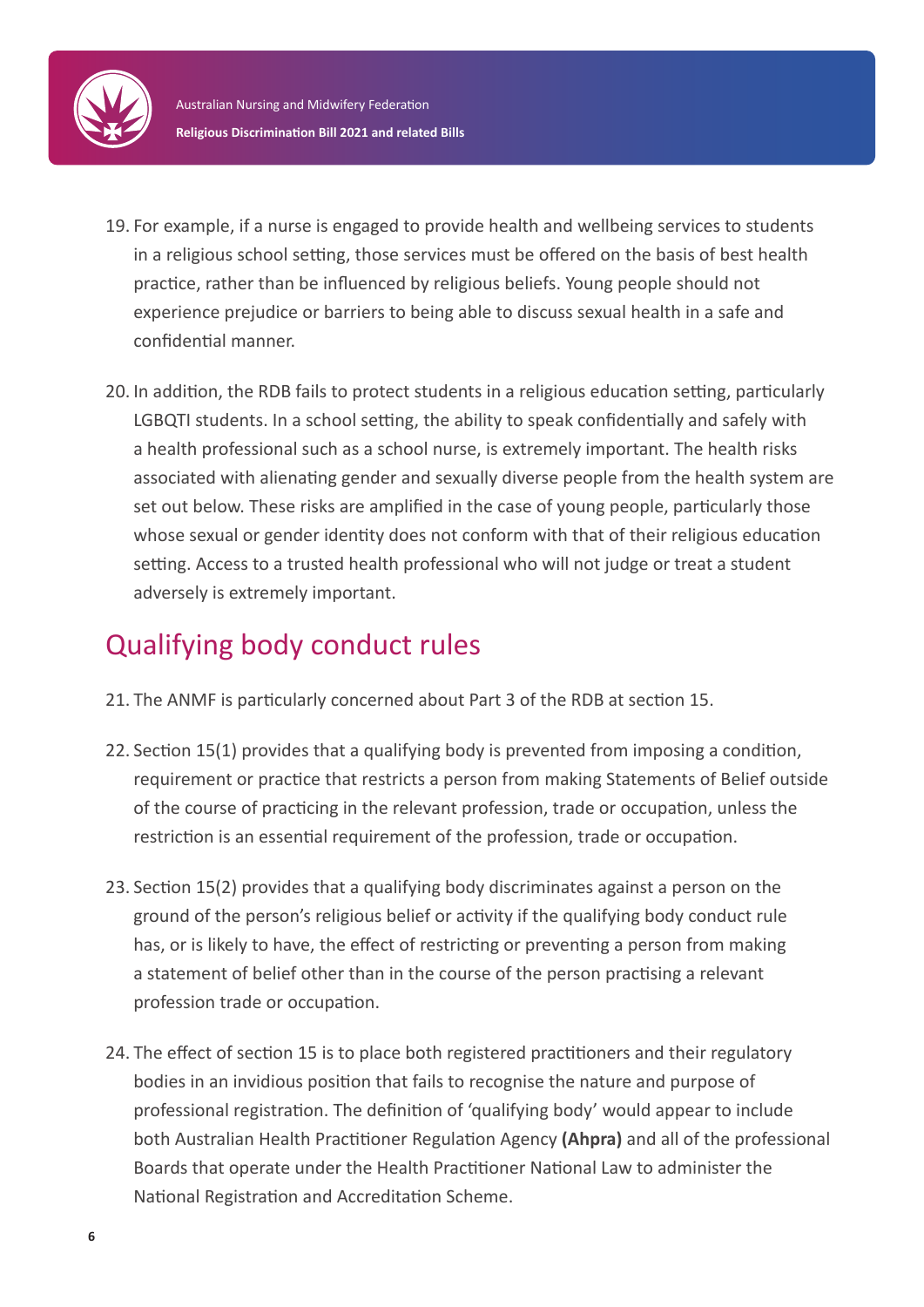

25. The Nursing and Midwifery Board of Australia **(NMBA)** is the National Board for both the nursing and midwifery professions. The NMBA's role is to: register nurses, midwives and students of nursing and midwifery; develop standards, codes and guidelines for nurses and midwives; manage notifications, complaints, investigations and disciplinary hearings; assess internationally qualified nurses and midwives **(IQNMs)** seeking to practice in Australia; and approve accreditation standards and courses of study leading to registration or endorsement as a nurse or midwife.

26. The national Professional Practice Framework includes:

- Standards for Practice, including:
	- Registered nurse standards for practice,
	- Enrolled nurse standards for practice,
	- Nurse practitioner standards for practice.
- Codes of Conduct, including:
	- Code of conduct for nurses.
- Codes of Ethics, including:
	- International Council of Nurses (ICN) Code of ethics for nurses.
- Frameworks, including:
	- Decision-making framework (DMF),
	- Assessing standards for practice for nurses and midwives.
- Guidelines, including:
	- Guidelines for registration standards,
	- Professional practice guidelines,
	- Safety and quality guidelines for nurse practitioners.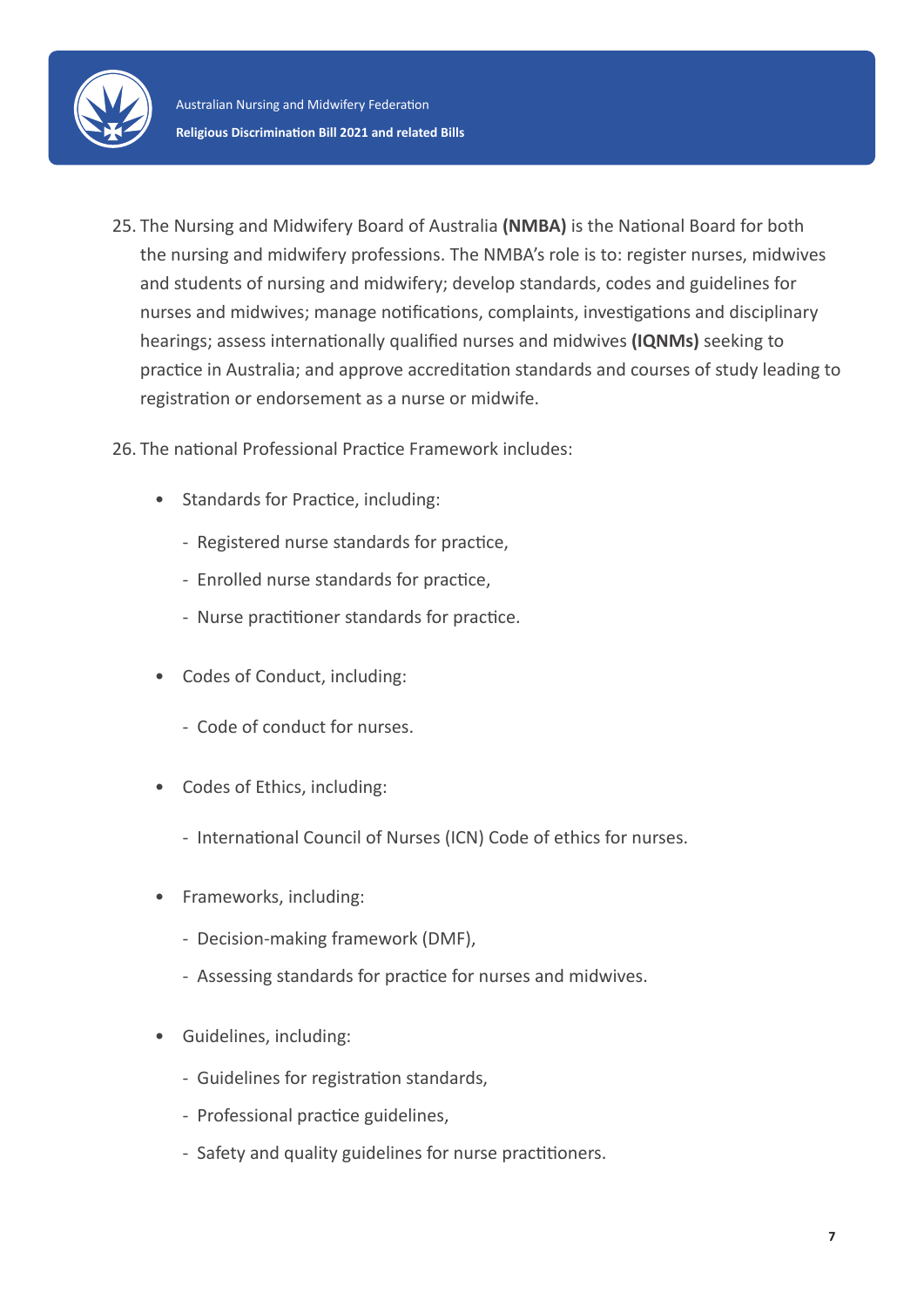

- Registration Standards:
	- Criminal history,
	- English language skills,
	- Continuing professional development,
	- Recency of practice,
	- Professional indemnity insurance arrangements
	- Endorsement as a nurse practitioner,
	- Endorsement for scheduled medicines for registered nurses.
- 27. According to Ahpra and the NMBA:<sup>3</sup>

Scope of practice is the full spectrum of roles, functions, responsibilities, activities and decision-making capacity that individuals within that profession are educated, competent and authorised to perform. Some functions within the scope of practice of any profession may be shared with other professions or other individuals or groups. The scope of practice of all health professions is influenced by the wider environment, the specific setting, legislation, policy, education, standards and the health needs of the population.

- 28. Nurses and midwives are respectively bound by a Code of Conduct, Standards of Practice and a Code of Ethics. Each of these documents applies to nurses and midwives in all aspects of their practice, regardless of setting. The overarching premise is that nurses and midwives are bound to promote health and wellbeing with respect to the individuals to whom they provide care, the broader community and globally. Section 15 of the RDB fails to recognise the interconnected nature of the regulatory framework under which nurses and midwives practice and the role of the NMBA in ensuring standards of practice and codes of conduct are met to ensure the safety of the public
- 29. This is expressed, for example in the International Nurses Council Code of Ethics, which states ' The values and obligations expressed in this Code apply to nurses in all settings, roles and domains of practice'. This applies equally to midwives.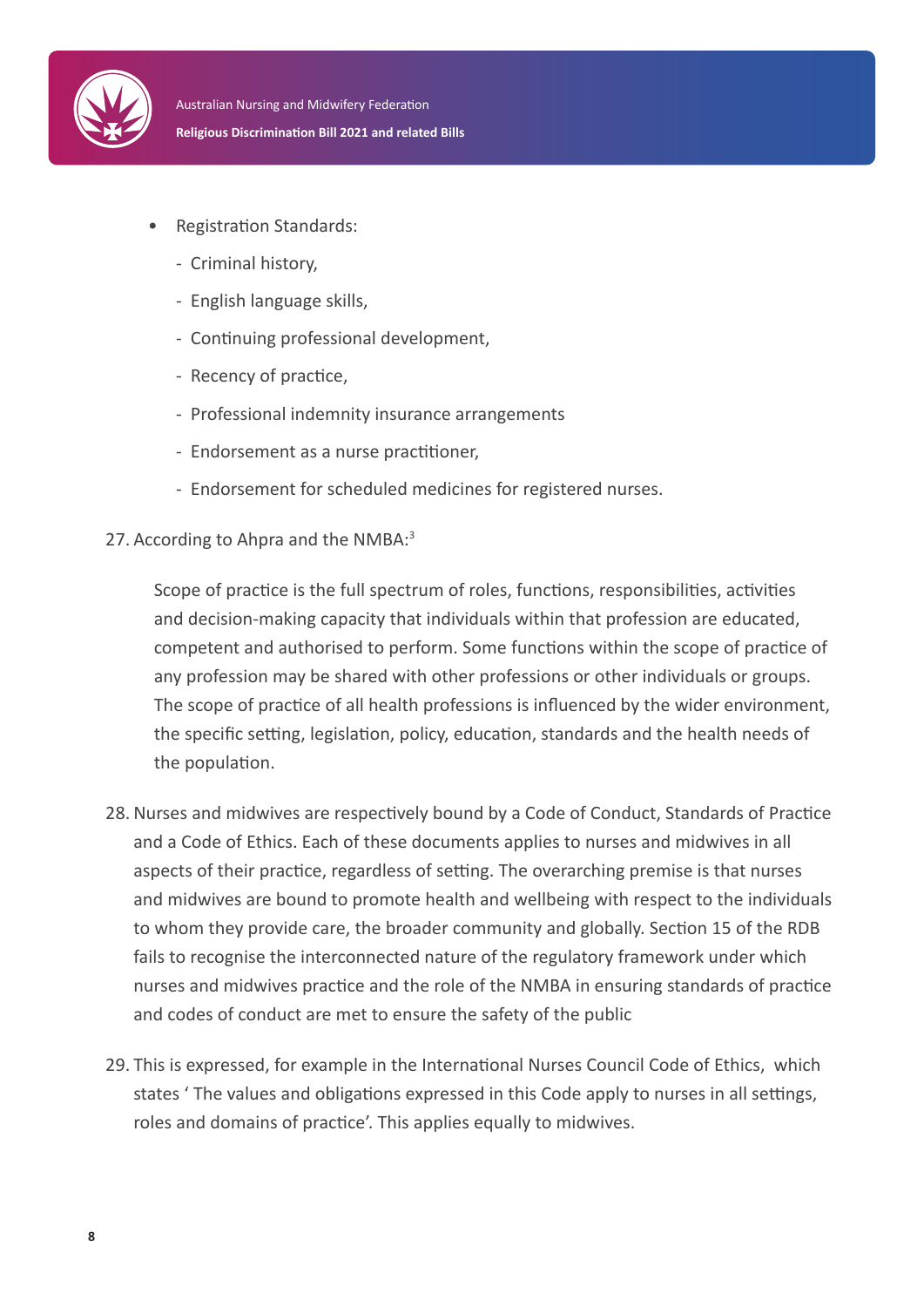

30. The Code of Conduct applies to all nurses as follows:

*The principles of the code apply to all types of nursing practice in all contexts. This includes any work where a nurse uses nursing skills and knowledge, whether paid or unpaid, clinical or non-clinical. This includes work in the areas of clinical care, clinical leadership, clinical governance responsibilities, education, research, administration, management, advisory roles, regulation or policy development. The code also applies to all settings where a nurse may engage in these activities, including face-to-face, publications, or via online or electronic means.<sup>4</sup>* 

- 31. The combined effect of the Codes of Practice, Ethics and Standards of Practice is holistic in applicability and does not make distinction between conduct in the workplace setting as opposed to outside of work. While some Standards are directly linked to practice, the obligation for nurses and midwives to act ethically and in accordance with values of public health and respect for individuals does not cease at the end of a shift.
- 32. The Codes also provide obligations that extend beyond the time in which nurses and midwives are engaged in direct or face to face care. For example Principle 7 of the Registered Nurses Code of Conduct provides:

#### *Principle 7: Health and wellbeing*

*Value*

*Nurses promote health and wellbeing for people and their families, colleagues, the broader community and themselves and in a way that addresses health inequality.*

#### *7.1 Your and your colleagues' health*

*Nurses have a responsibility to maintain their physical and mental health to practise safely and effectively. To promote health for nursing practice, nurses must:*

*understand and promote the principles of public health, such as health promotion activities and vaccination5*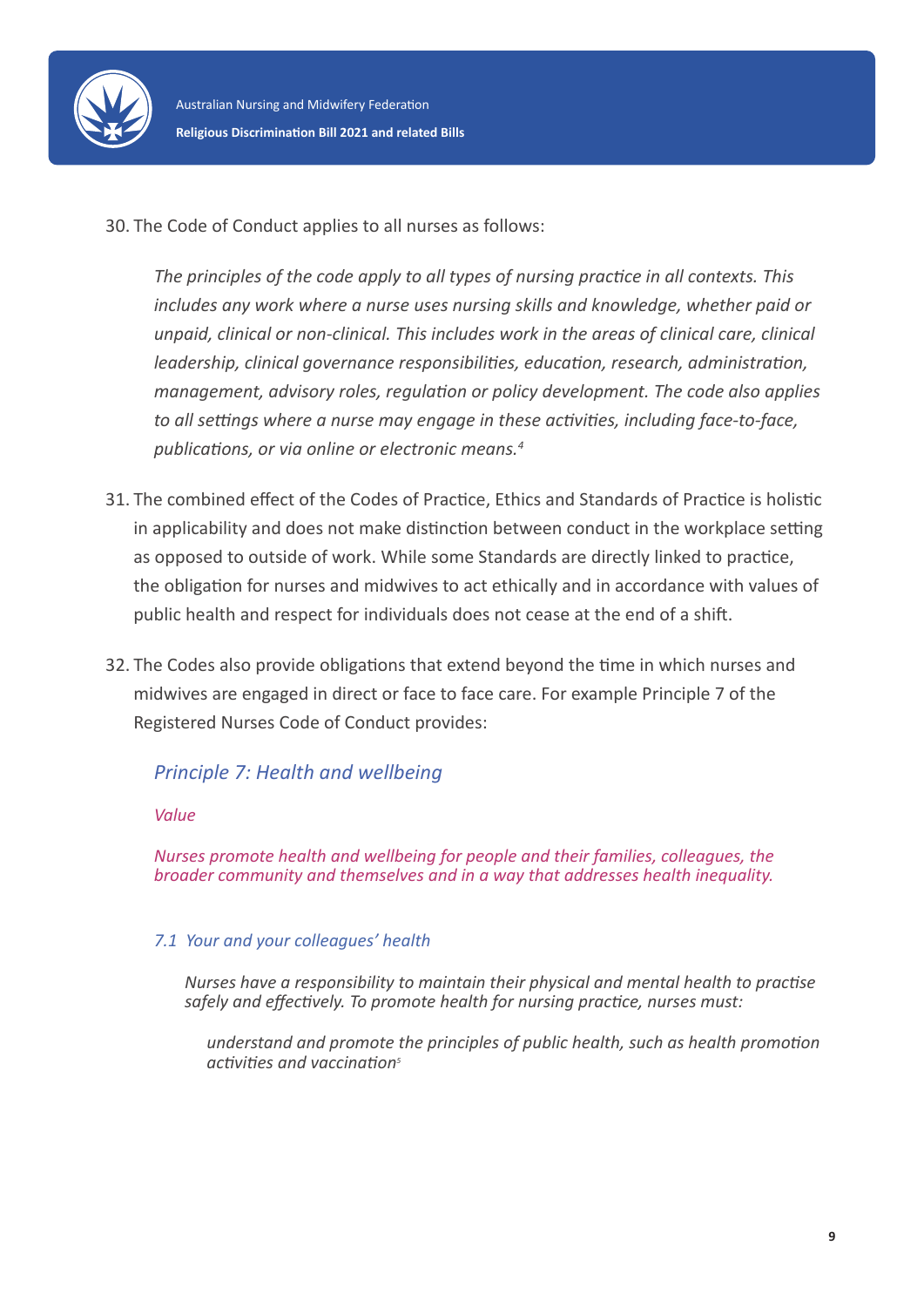

- 33. The COVID-19 pandemic has raised the issue of grounds for refusing vaccination to a high level of public discourse, much of which has played out on social media. One ground put forward for refusing vaccination is on the basis that receiving vaccination is contrary to religious belief. A nurse or midwife who is a member of a religion that opposes vaccination on the basis of faith, may be protected by the RDB from qualifying body sanction, for conduct such as spreading false or misleading information on social media that would otherwise be found to be in breach of the Code of Conduct.
- 34. The NMBA has a clear position statement on vaccines:

*The NMBA recognises the Australian National Immunisation Handbook 10th edition as providing evidence-based advice to health professionals about the safe and effective use of vaccines and the public health benefits associated with vaccination. The NMBA supports the use of the handbook by registered nurses, enrolled nurses and midwives who are giving vaccines.*

*The NMBA expects all registered nurses, enrolled nurses and midwives to use the best available evidence in making practice decisions. This includes providing information to the public about public health issues.<sup>6</sup>*

35. A further example of where there may be conflict between the Code of Conduct and the provisions of section 15 of the RDB can be seen in the positive duty required of nurses and midwives to observe culturally safe and respectful practice. The Code of Conduct states:

#### *Culturally safe and respectful practice*

*Culturally safe and respectful practice requires having knowledge of how a nurse's own culture, values, attitudes, assumptions and beliefs influence their interactions with people and families, the community and colleagues. To ensure culturally safe and respectful practice, nurses must:*

- *a. understand that only the person and/or their family can determine whether or not care is culturally safe and respectful*
- *b. respect diverse cultures, beliefs, gender identities, sexualities and experiences of people, including among team members*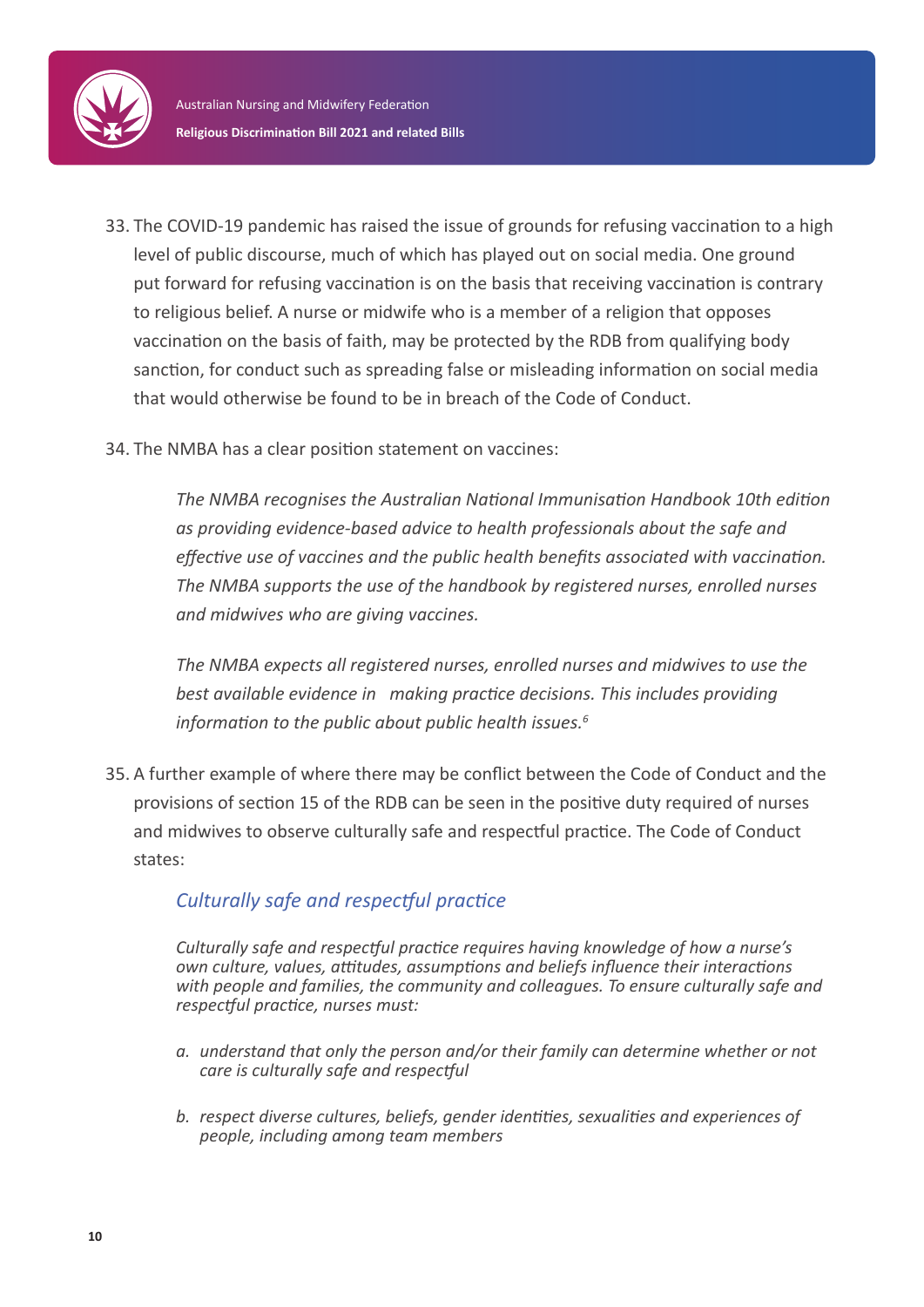

- *c. acknowledge the social, economic, cultural, historic and behavioural factors influencing health, both at the individual, community and population*
- *d. adopt practices that respect diversity, avoid bias, discrimination and racism, and challenge belief based upon assumption (for example, based on gender, disability, race, ethnicity, religion, sexuality, age or political beliefs)*
- *e. support an inclusive environment for the safety and security of the individual person and their family and/or significant others, and*
- *f. create a positive, culturally safe work environment through role modelling, and supporting the rights, dignity and safety of others, including people and colleagues.*
- 36. There is a considerable risk that the RDB will provide protection for conduct that would breach the Code and as elaborated on below, this has potentially serious and negative health consequences.
- 37. The RDB fails to acknowledge that health professionals, such as nurses and midwives, by virtue of their registration accept standards of conduct that are integral at all times to the integrity and values of the profession. The RDB places both health professionals and qualifying bodies in a position of having to draw artificial distinctions between work and non-work time. The RDB creates the potential for qualifying bodies to be found to be discriminatory for seeking to enforce the standards of practice and conduct in circumstances that would otherwise clearly fall within the scope of the role of such qualifying bodies.
- 38. The ANMF submits this not only undermines authority of the qualifying body, but also the community standing of registered professionals. This goes further, in that a loss of confidence in health professionals, can have serious detrimental effects on individuals' decisions to access and approach health care services.
- 39. Put simply, the RDB by giving licence to individuals who are subject to professional oversight by a qualifying body, to express religious views that may be detrimental, exclusive or offensive to a range of individuals, for example gender and sexually diverse people, has the real potential to result in negative health outcomes for those people.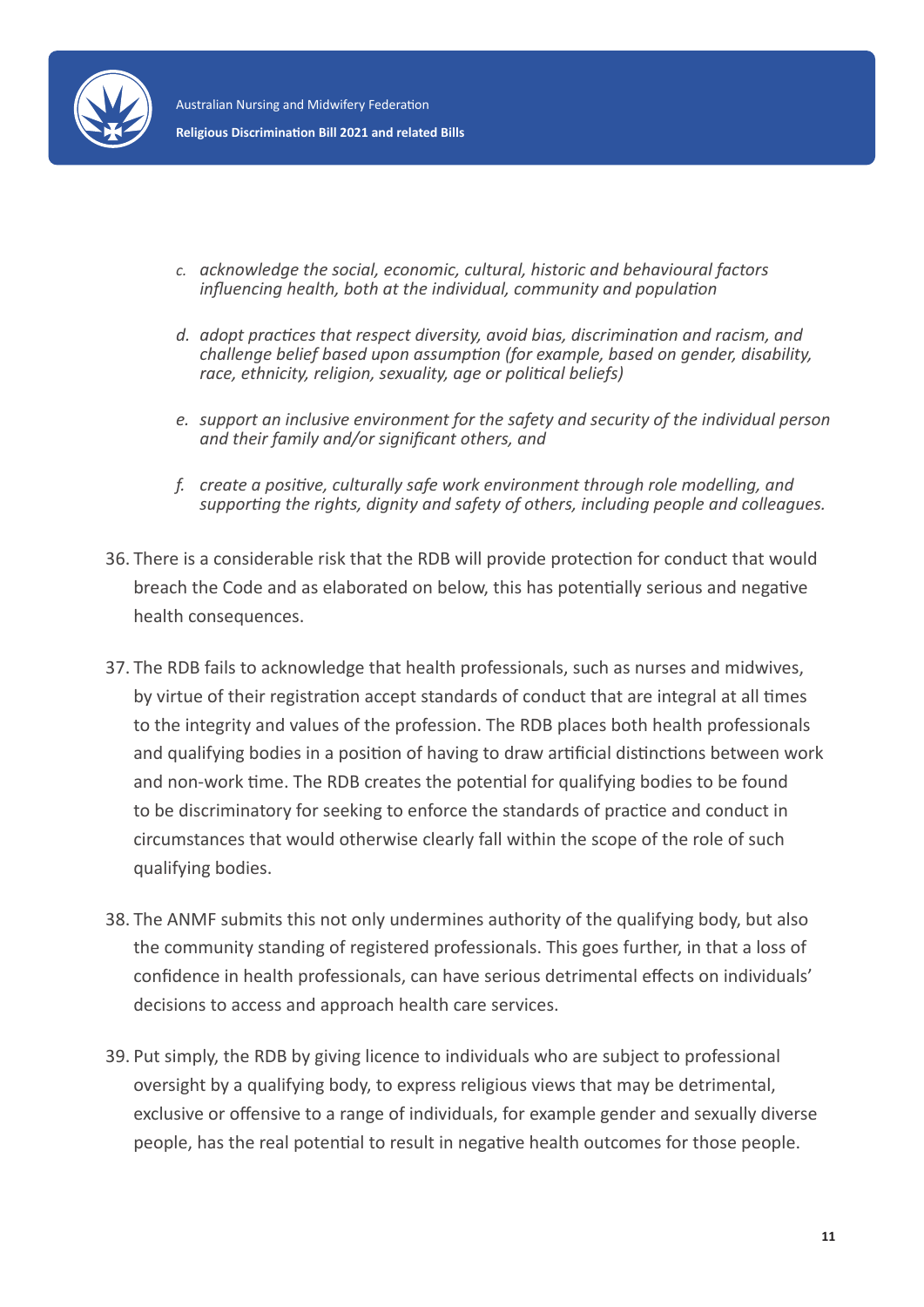

- 40. The ANMF expresses serious concern about the operation of section 15 of the RDB and urges this inquiry to remove this part of the RDB and the provisions in section 21 making it unlawful for qualifying bodies to implement and oversee conduct rules relevant to the profession. It should be noted that decisions made by qualifying bodies, which impact on the registration of regulated professionals are subject to review.<sup>7</sup>
- 41. The paragraphs below elaborate on how marginalised groups may be disadvantaged in accessing health care if discrimination on religious grounds is sanctioned.

### The health impact of the RDB

- 42. The ANMF is concerned that the legislation proposed by the RDB would have serious negative implications for the health and wellbeing of people who are members of minority and often marginalised groups including people who are gender and sexually diverse.
- 43. It is abundantly clear that gender and sexually diverse people are often worse off in terms of health and wellbeing in comparison to the wider Australian population. 8,9,10 This is because of the history and ongoing nature of marginalisation and discrimination linked to poorer health services engagement and use and negative impacts of social determinations of health.<sup>11,12</sup> Discrimination in health care settings endangers LGBTQ people's lives through delays or denials of medically necessary care.<sup>13</sup>
- 44. There is extensive research evidence demonstrating that there are significant disparities between the physical and mental health and wellbeing of gender and sexually diverse people and the general population.<sup>14,15,16</sup> This gap is likely attributable to experiences of stigma and discrimination, violence, and abuse driven by homophobia, biphobia, transphobia and intersexphobia. 17,18,19,20 These experiences, which have accumulated over a long period of time still exist and are widespread in Australia today despite relatively recent advances such as the decriminalisation of homosexuality (1975-1997), same-sex marriage laws (2018) and the abolishment of 'gay panic' as a murder defence (2003-2020).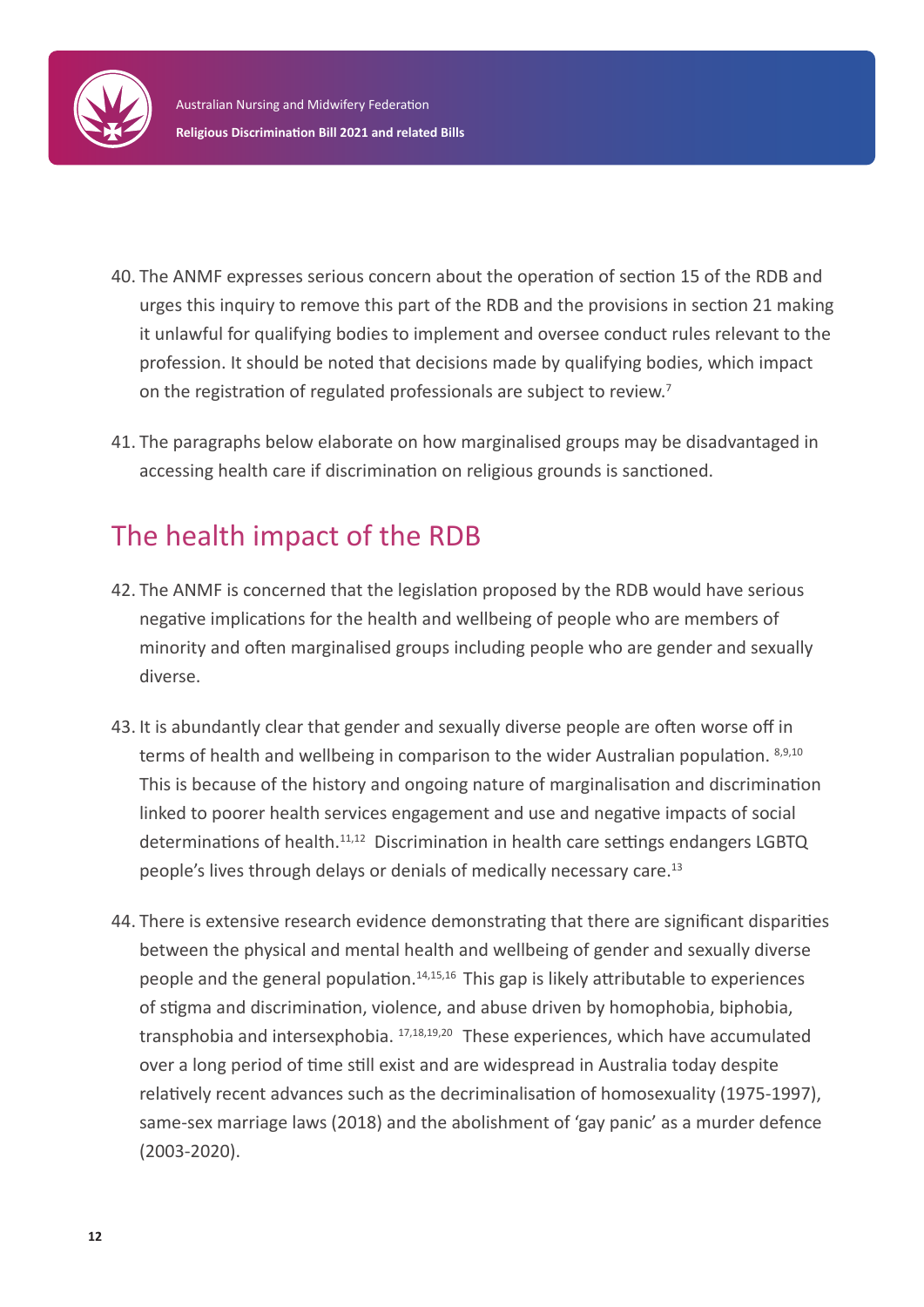

- 45. The stigma experienced by gender and sexually diverse people across many social contexts including schools, religious communities, sport, and health and social services has led to social and community marginalisation which also can be linked to negative social determinants of health including but not limited to higher rates of obesity, alcohol and drug use, and smoking.<sup>21,22</sup> These experiences have also contributed to barriers in accessing health and community services, due to peoples' actual or anticipated experiences of stigma and discrimination both within and by the health and medical sector as well as the community more broadly.<sup>23</sup>
- 46. Underutilisation and avoidance of health and social services from lack of engagement with preventive health interventions, non-participation in cancer and mental health screening, and delay or avoidance of treatment and support services for mental and physical illnesses contributes to gender and sexually diverse people experiencing worse physical health and wellbeing outcomes in comparison with the wider community.<sup>24</sup>
- 47. By making it harder for health professional regulating bodies such as the NMBA to enforce professional standards, the healthcare environment and broader community will become a less inclusive, less safe place for everyone, particularly members of minority groups. By removing protections under existing anti-discrimination laws that help to protect people from offensive, uninformed, insulting, demeaning or damaging statements based in or about religion, the proposed laws would contribute to known barriers that minority groups face when accessing healthcare. This in turn would lead to poorer healthcare engagement and worse health and wellbeing outcomes including otherwise avoidable morbidity and mortality. While statements that are malicious, that harass, threaten, intimidate, vilify or encourage serious offences would not be protected by the proposed law, the line between statements made 'in good faith' that would be allowed and those that would not be is unclear. Ultimately, the proposed legislation would allow people including healthcare professionals and staff to make certain statements that would be understood to be discriminatory under current laws.
- 48. It is important to understand that gender and sexually diverse people's relationships with healthcare can be problematic and based on a long history of trauma, marginalisation, and discrimination both within and beyond healthcare. This marginalisation is also often experienced to a greater extent by gender and sexually diverse people who belong to multiple marginalised and historically mistreated groups, including First Nations and culturally diverse people and people experiencing homelessness. 25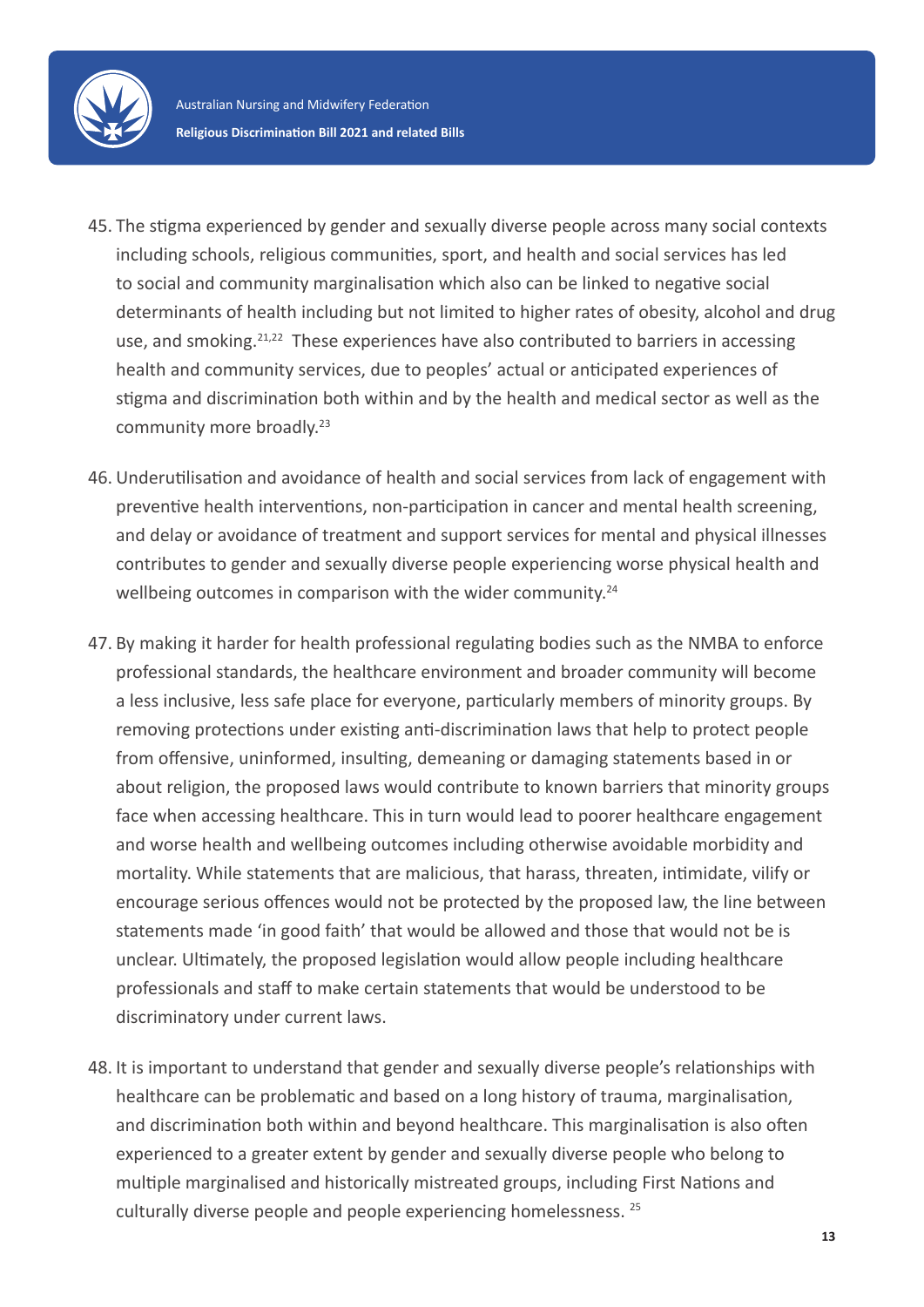

Gender and sexually diverse people may feel more hesitant and fearful of engaging with healthcare services knowing that healthcare professionals and staff could have greater freedoms to express views that would be currently classified as discriminatory. Even if such statements are not experienced firsthand, overall the RDB would make healthcare and the community more broadly a less safe and inclusive space for gender and sexually diverse people by allowing currently discriminatory statements that cause fear and anxiety and reluctance to engage with healthcare services.

- 49. Australia has better waiting times for healthcare than many other countries, however long waiting times due to high demand and limited resources can still be problematic.<sup>26,27,28</sup> While waiting times impact everyone and not just gender and sexually diverse people,<sup>29</sup> this can lead to poorer access to care and treatment when it is needed, $30$  and be a compounding factor for worse engagement with health services since gender and sexually diverse people may already delay presenting to health services due to past negative experiences or fear of future discrimination.<sup>31,32</sup>
- 50. Because the RDB leaves professional bodies with limited flexibility to consider whether statements made outside work contexts could cause harm to colleagues, clients, patients, or the public, regulatory bodies such as the NMBA will be prevented from responding reasonably to registrants who make who make offensive, uninformed, insulting, demeaning or damaging statements based in or about religion outside work contexts. This also risks undermining public confidence, particularly that of already marginalised minority groups, in the professions and can result in reduced trust and engagement with healthcare.
- 51. Many members of marginalised minority groups such as people who are gender and sexually diverse already experience fear and anxiety when engaging with healthcare services and health professionals. The RDB would amplify that fear and anxiety and likely result in worse engagement with services. Making it easier for health professionals to express potentially harmful views, risks reducing engagement of minority groups in the health system, thus perpetuating and worsening both physical, mental health and wellbeing outcomes.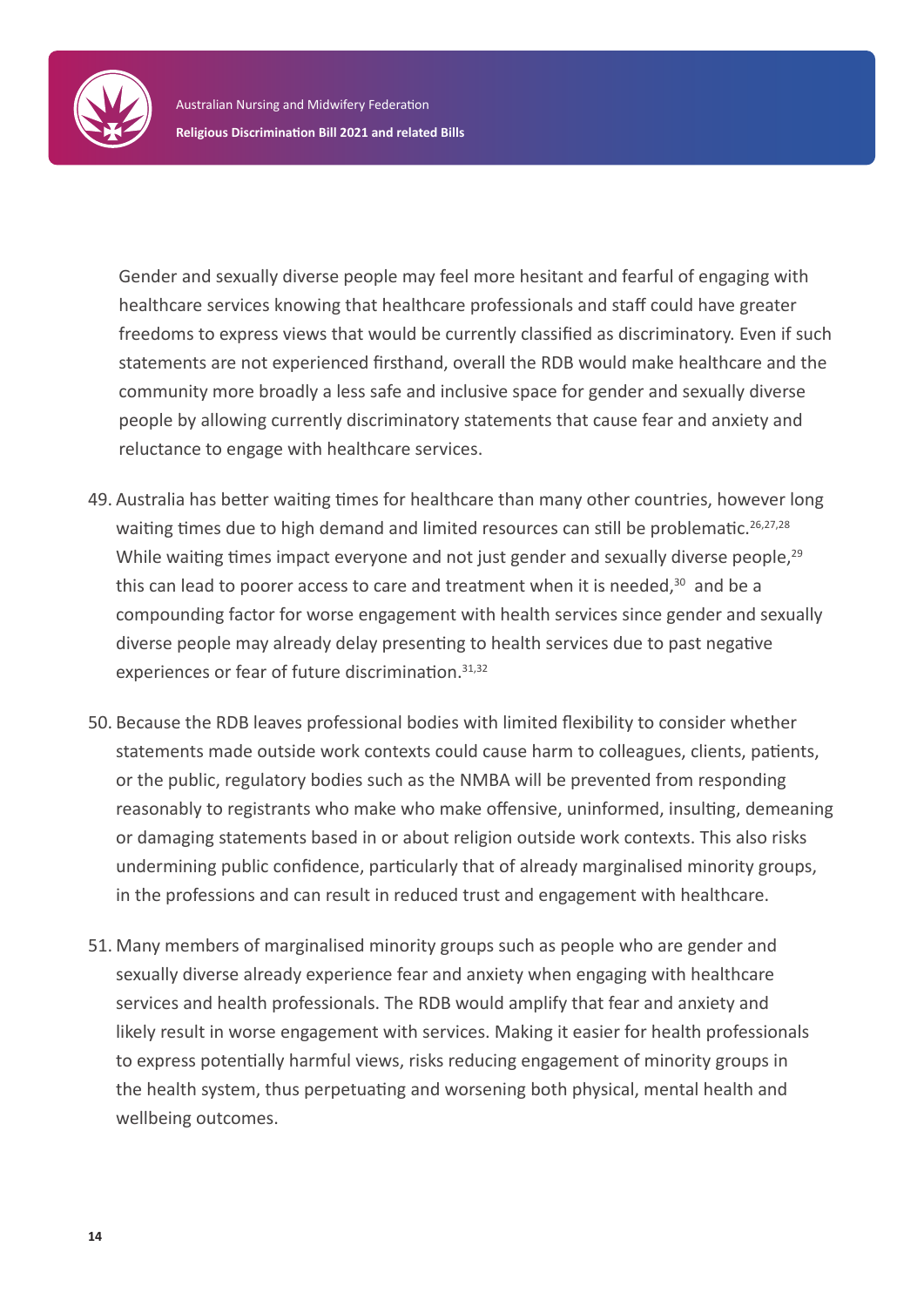

## ANMF position on the RD Bills

52. The RD Bills fail to prevent religious discrimination in the same way as existing Commonwealth and state/territory discrimination laws protect discrimination on the grounds of age, disability, sex and race. Instead, the RD Bills prioritise religious belief and activity over other discrimination attributes. One of the many examples of this is that statements of belief cannot constitute discrimination for the purposes of s17(1) of the Anti-Discrimination Act 1998 of Tasmania. Section 17(1) protects against behaviour that

"offends, humiliates, intimidates, insults or ridicules another person".

- 53. Instead of a standalone RDB that prioritises some rights ahead of others, the ANMF suggests that religious discrimination should be included in a larger and more comprehensive Bill of Rights. Human rights are "universal, indivisible and interdependent and interrelated".<sup>23</sup> If religious freedom is to be strengthened, it should go together with an improved system that provides for competing rights to be balanced through a comprehensive legislative Bill of Rights. Such a bill would recognise and safeguard fundamental human rights. It would also strike an appropriate balance where intersections of competing rights arise.
- 54.The wording in the RDB as it currently stands will allow for more discrimination against the LGBTIQ+ community, women and racial minorities. Granting employers the power to hire and promote according to their "ethos" will ironically lead to more religious-based discrimination.
- 55. A law concerning religious discrimination should be incorporated into a broader Bill of Rights with the standard indirect discrimination tests found in other Commonwealth indirect anti-discrimination laws used. This would mean that indirect discrimination would be found to occur only where there is an unreasonable rule or policy that is the same for everyone but has an unfair effect on people who share a particular religious belief or activity.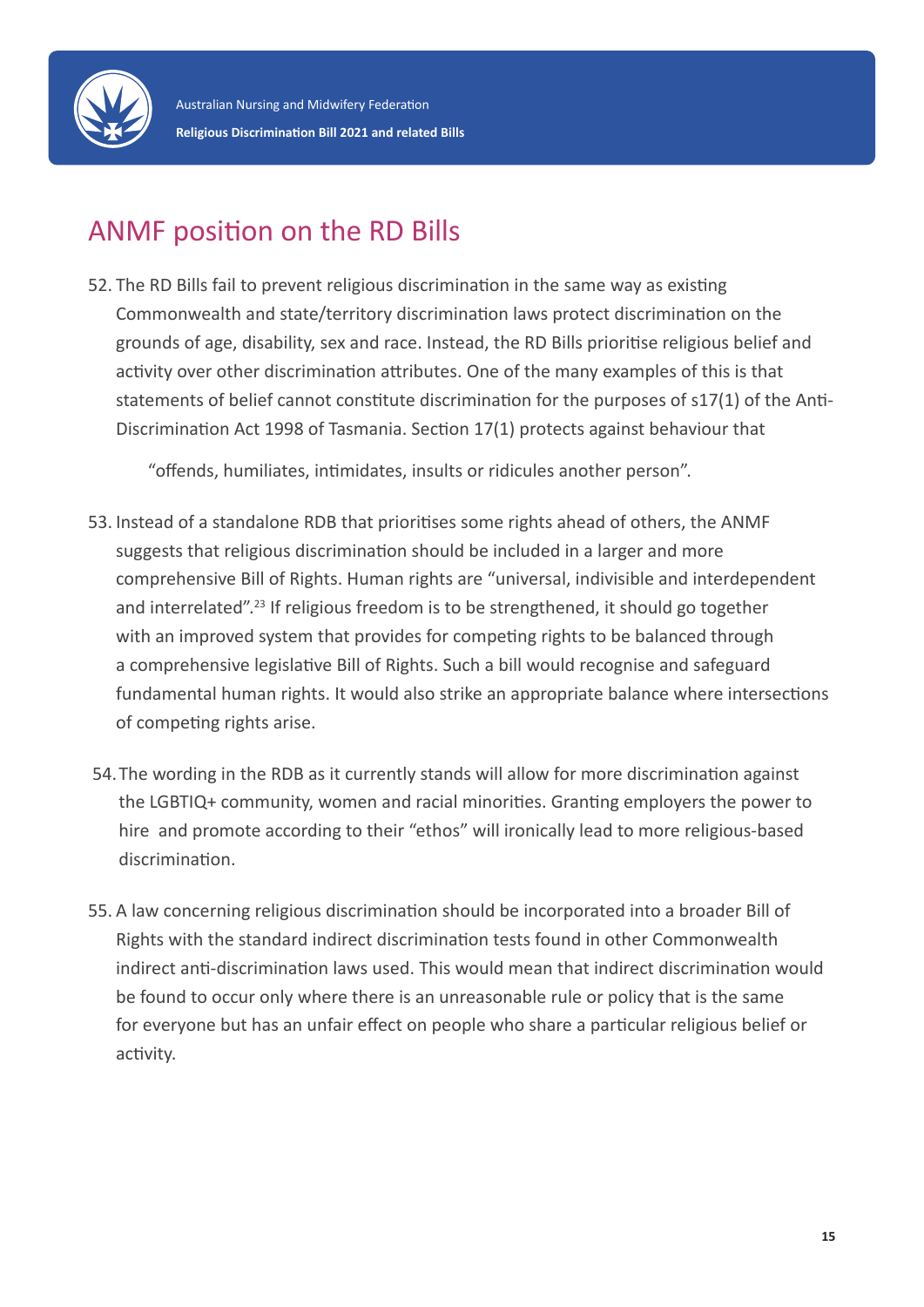

- 56. The ANMF is opposed to the RD Bills in their current format. The ANMF submits that the RD Bills should not be become law because their provisions are not in line with other Commonwealth anti-discrimination laws, are poorly drafted, promote discrimination and have the possibility to make patient safety and welfare more difficult to deliver.
- 57. The ANMF supports the ACTU in stating that the following principles should form the foundation of any Religious Discrimination Bill:
	- Every worker has the right to a safe, healthy and respectful workplace, regardless of race, religion, sexual orientation, sex, gender identity, disability, age or other personal attribute.
	- No worker should be unlawfully discriminated against because of their religion, unless religion is essential to the role, and the discrimination is reasonable and proportionate in the circumstances.
	- The ANMF supports the extension of the federal anti-discrimination law framework to protect workers from unlawful discrimination because of their religious beliefs or activities.
	- Religious organisations have the right to act in accordance with the doctrines, beliefs or teachings of their faith, subject to limitations necessary to protect public health, safety or the fundamental rights and freedoms of others.
	- No changes to the federal anti-discrimination framework should leave any worker worse off, or override or remove protections from any form of unlawful discrimination.
	- There should be no double standards when it comes to consequences for misconduct in a profession, trade or occupation – religious and non-religious workers should be treated equally.
	- Human rights belong to people, not bodies corporate.<sup>33</sup>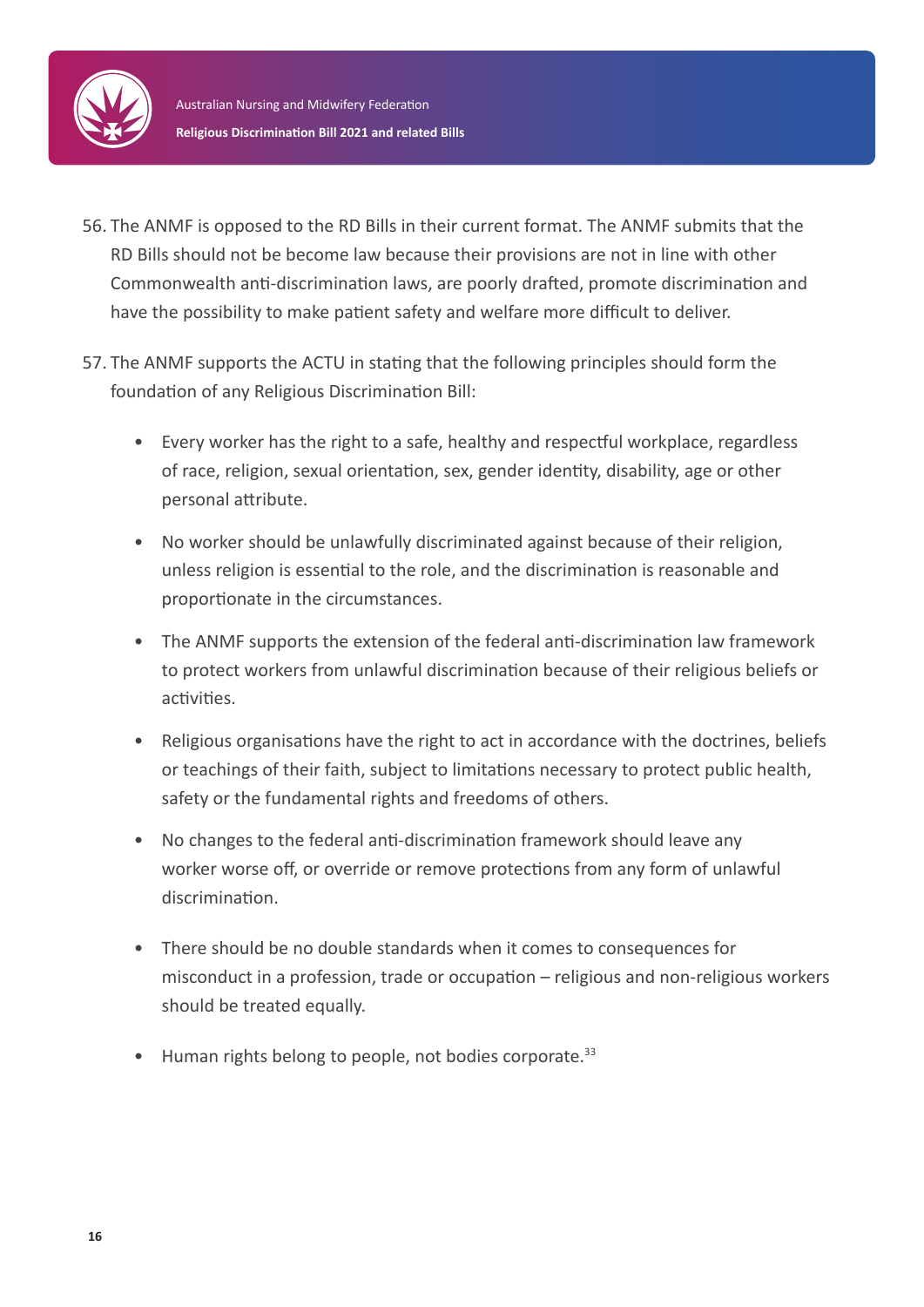

### References

- 1. Submission of the Australian Council of Trade Unions at page 19
- 2. RDB, section 11.
- 3. Decision-making framework for nursing and midwifery. Nursing and Midwifery Board of Australia. 2020; 14. https://www.nursingmidwiferyboard.gov.au/codes-guidelines-statements/frameworks. aspx
- 4. Code of Conduct for Nurses. Nursing and Midwifery Board of Australia. 2018; 4. https://www.nursingmidwiferyboard.gov.au/codes-guidelines-statements/professional-standards.aspx
- 5. Ibid., 14-15
- 6. NMBA, Position statement on nurses, midwives and vaccination (online October 2016) https:// www.nursingmidwiferyboard.gov.au/Codes-Guidelines-Statements/Position-Statements/vaccination.aspx
- 7. See for example- Health Practitioners National Law (Queensland) s 199.
- 8. Perales F. The health and wellbeing of Australian lesbian, gay and bisexual people: a systematic assessment using a longitudinal national sample. Australian and New Zealand Journal of Public Health. 2019;43(3):281-7.
- 9. Lyons A, Hill A, McNair R, Carman M, Bourne A. Private Lives 3: The health and wellbeing of LGBTIQ people in Australia. Melbourne: Australian Research Centre in Sex, Health and Society; 2020.
- 10. McKay B. Lesbian, gay, bisexual, and transgender health issues, disparities, and information resources. Medical Reference Services Quarterly. 2011;30(4):393-401.
- 11. Conron KJ, Mimiaga MJ, Landers SJ. A population-based study of sexual orientation identity and gender differences in adult health. American Journal of Public Health. 2010;100(10):1953-60.
- 12. Simoni JM, Smith L, Oost KM, Lehavot K, Fredriksen-Goldsen K. Disparities in physical health conditions among lesbian and bisexual women: A systematic review of population-based studies. Journal of Homosexuality. 2017;64(1):32-44.
- 13. Rossman, K., Salamanca, P., & Macapagal, K. A Qualitative Study Examining Young Adults' Experiences of Disclosure and Nondisclosure of LGBTQ Identity to Health Care Providers. Journal of homosexuality, 2017; 64(10), 1390–1410. https://doi.org/10.1080/00918369.2017.1321379
- 14. Roxburgh A, Lea T, de Wit J, Degenhardt L. Sexual identity and prevalence of alcohol and other drug use among Australians in the general population. International Journal of Drug Policy. 2016;28:76- 82.
- 15. King M, Semlyen J, Tai S, Killaspy H, Osborn D, Popelyuk D, Nazareth I. A systematic review of mental disorder, suicide, and deliberate self harm in lesbian, gay and bisexual people. BMC Psychiatry. 2008;8:70.
- 16. Plöderl M, Tremblay P. Mental health of sexual minorities: A systematic review. International Review of Psychiatry. 2015;27(5):367-385.
- 17. Taylor J, Power J, Smith E, Rathbone M. Bisexual mental health: Findings from the 'Who I Am' study. Australian Journal of General Practice. 2019;48:138-144.
- 18. Strauss P, Cook A, Winter S, Watson V, Toussaint D, Lin A. Trans Pathways: the mental health experi- ences and care pathways of trans young people. Summary of results. Perth: Telethon Kids Institute;